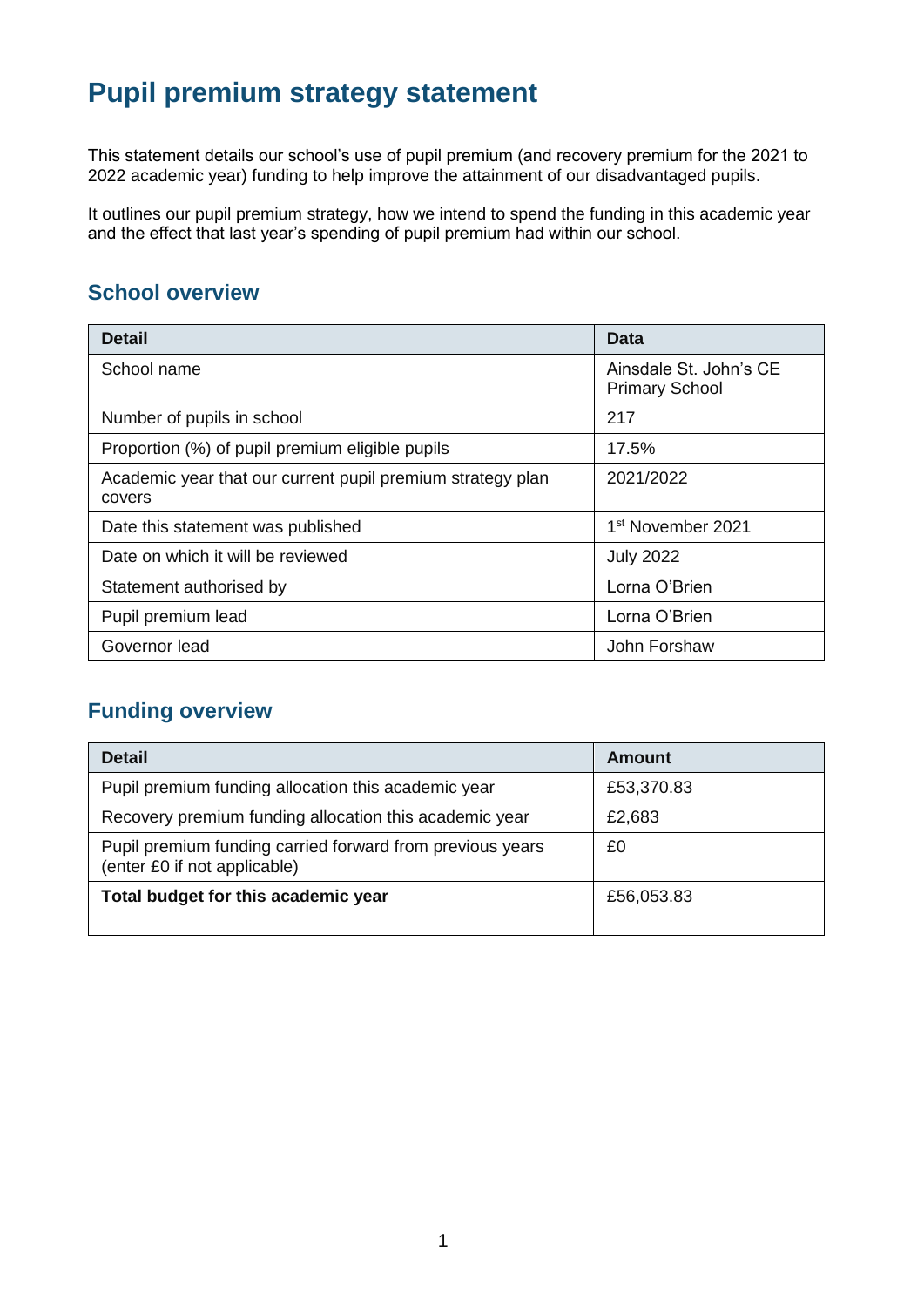# **Part A: Pupil premium strategy plan**

#### **Statement of intent**

- For EYFS/KS1 children to have access to high quality, systemic teaching of phonics so that they move with ease from learning to read to reading to learn.
- To develop resilience and growth mindset strategies by accessing Thinking School materials.
- To ensure the management of emotions does not hinder children from accessing the curriculum and achieving their full potential.
- To ensure metacognitive strategies are used so that knowledge is revisited little and often and children are able to retrieve past learning to support future learning.
- To record safeguarding, attendance concerns and pastoral support in a secure way.
- To use assessments to measure progress using standardised scores as a comparable measure and intervene at the earliest point.

#### **Challenges**

This details the key challenges to achievement that we have identified among our disadvantaged pupils.

| <b>Challenge</b><br>number | <b>Detail of challenge</b>                                                      |
|----------------------------|---------------------------------------------------------------------------------|
|                            | Early reading and knowledge of phonics.                                         |
|                            | Low self-esteem and lack of self-belief.                                        |
|                            | Difficulty controlling emotions and self-regulating.                            |
|                            | Difficulty retrieving previous learning and making links across the curriculum. |

#### **Intended outcomes**

This explains the outcomes we are aiming for **by the end of our current strategy plan**, and how we will measure whether they have been achieved.

| Intended outcome                                             | <b>Success criteria</b>                                                                         |
|--------------------------------------------------------------|-------------------------------------------------------------------------------------------------|
| Confident readers in EYFS/KS1<br>accessing age related texts | Increase in number achieving expected/ passing<br>phonics screening check                       |
| Increase in confidence and self-<br>esteem                   | PASS surveys show improvements                                                                  |
| Children able to self-regulate                               | Children show increased awareness of how to<br>manage feelings/emotions                         |
| Children aware of retrieval<br>strategies                    | Increase in attainment using NFER standardised<br>scores as children able to retrieve knowledge |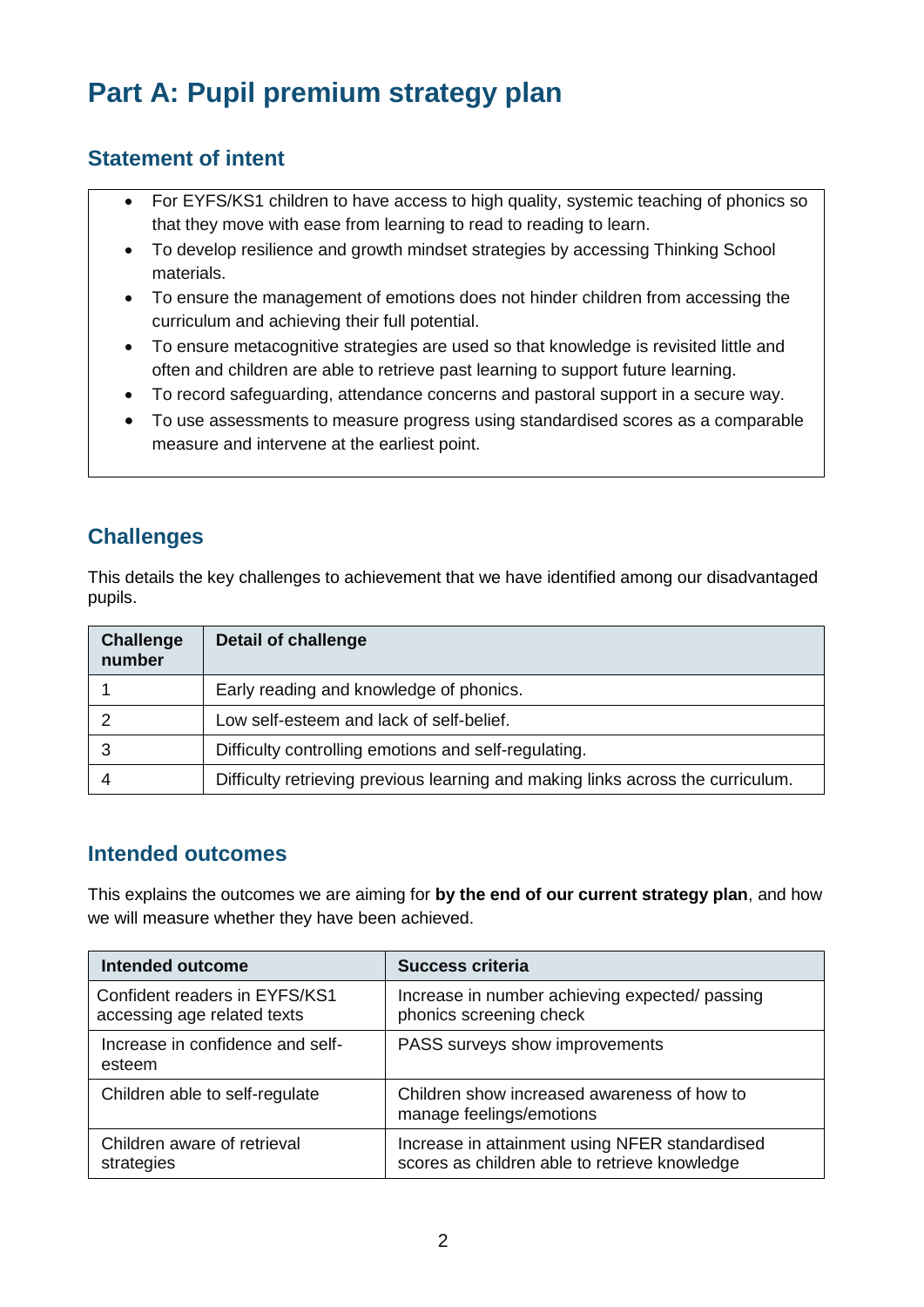# **Activity in this academic year**

This details how we intend to spend our pupil premium (and recovery premium funding) **this academic year** to address the challenges listed above.

### **Teaching (for example, CPD, recruitment and retention)**

Budgeted cost: £22,128

| <b>Activity</b>                                           | <b>Evidence that supports this</b><br>approach                                                                                                                                                                                                                  | <b>Challenge number(s)</b><br>addressed |
|-----------------------------------------------------------|-----------------------------------------------------------------------------------------------------------------------------------------------------------------------------------------------------------------------------------------------------------------|-----------------------------------------|
| <b>Thinking Schools CPD</b>                               | Research shows that metacognition is<br>an area which can improve outcomes.                                                                                                                                                                                     | 2, 4                                    |
| Additional time out of<br>class for SENDCo                | An increasing number of PP children<br>are also SEND. In order to ensure the<br>children receive the right amount of<br>support from interventions and outside<br>agencies, the SENDCo has been<br>released from class for an additional<br>day to orchestrate. | 1, 2, 3, 4                              |
| <b>Staff CPD</b>                                          | Quality first teaching is essential to<br>ensure PP children make progress<br>alongside peers. Staff Development<br>Times and INSETs are given to ensuring<br>staff receive high quality training to<br>develop teaching and classroom<br>pedagogy.             | 1, 2, 3, 4                              |
| NFER assessments and<br>Insight data tracking<br>software | Supports teacher assessment<br>judgements and ensure progress of PP<br>children can be measured effectively.<br>Support can then be put in place to<br>ensure the gap does not widen. Lost<br>learning post-assessment revisited.                               | 1, 4                                    |
| <b>ELSA</b> training                                      | Mental health and wellbeing is key to<br>ensuring PP children make progress. A<br>TA is receiving training to ensure that<br>she can support children with managing<br>their emotions and successfully<br>accessing the curriculum.                             | 2, 3                                    |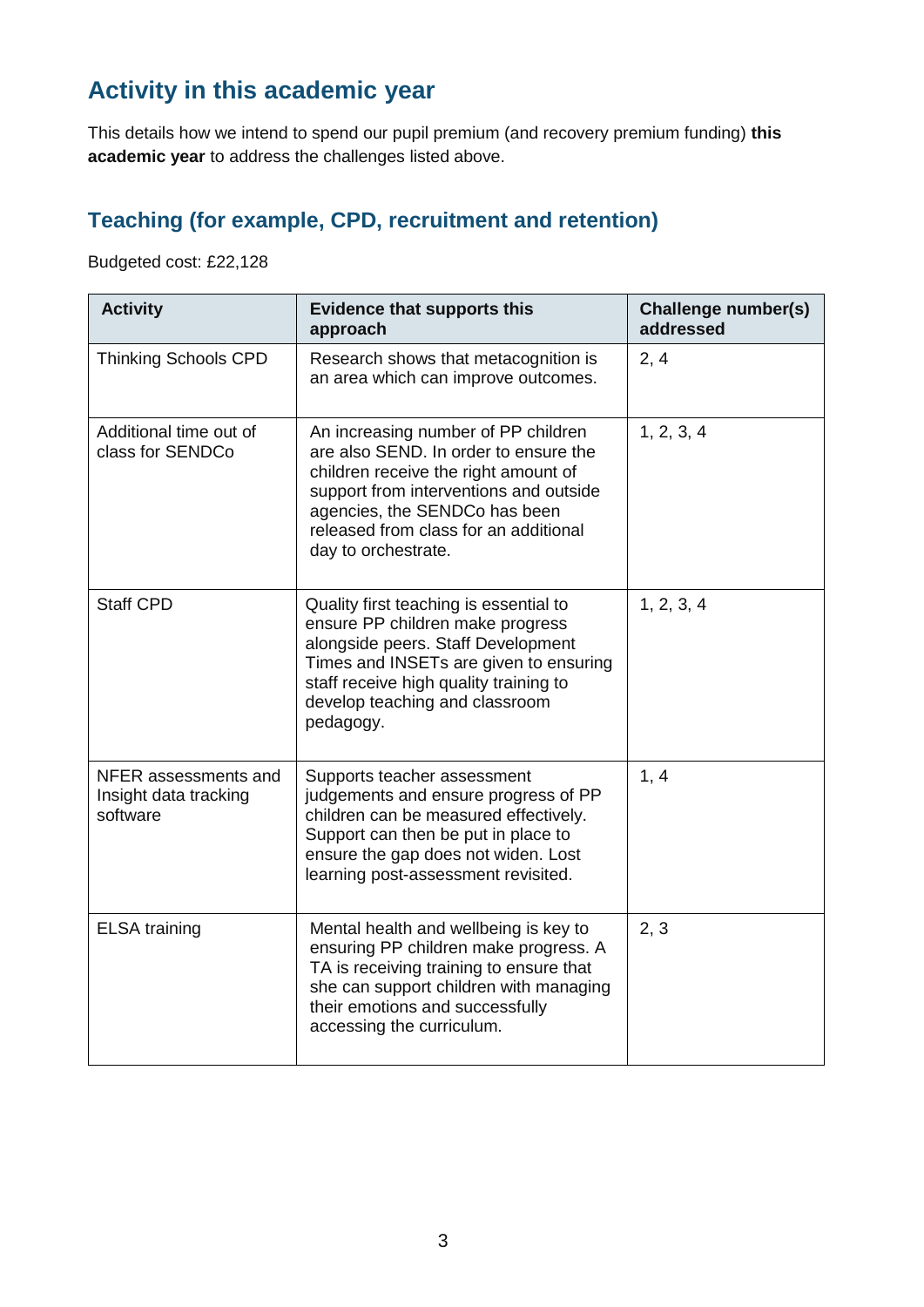## **Targeted academic support (for example, tutoring, one-to-one support structured interventions)**

Budgeted cost: £31,154

| <b>Activity</b>                                                   | <b>Evidence that supports this</b><br>approach                                                                                                                                              | Challenge number(s)<br>addressed |
|-------------------------------------------------------------------|---------------------------------------------------------------------------------------------------------------------------------------------------------------------------------------------|----------------------------------|
| Additional TA support,<br>EYFS/KS1, RWI small<br>groups           | Small group, targeted RWI tuition can<br>support children in making increased<br>progress as formative assessment can<br>be used regularly in sessions and<br>teaching adapted in response. | 1                                |
| A Confident Me (KS2)<br>and Mini Confident Me<br>(KS1) programmes | Strategies to teach children how to<br>manage their emotions and feelings will<br>enable them to self-regulate and access<br>the academic learning needed to<br>improve outcomes.           | 2, 3                             |

### **Wider strategies (for example, related to attendance, behaviour, wellbeing)**

Budgeted cost: £2,435

| <b>Activity</b>       | <b>Evidence that supports this</b><br>approach                                                                                                                                                                               | Challenge number(s)<br>addressed |
|-----------------------|------------------------------------------------------------------------------------------------------------------------------------------------------------------------------------------------------------------------------|----------------------------------|
| Residential costs     | School aims to raise aspirations of<br>those from disadvantaged families and<br>will do this by ensuring they do not miss<br>out on a wide range of opportunities to<br>increase aspirations and ensure<br>confidence grows. | $\overline{2}$                   |
| Breakfast club        | A small number of PP children are<br>going without breakfast. Children find it<br>difficult to focus and concentrate.                                                                                                        | 1,2,3,4                          |
| Music tuition support | Children should have a right to learn to<br>play an instrument regardless of socio-<br>economic status.                                                                                                                      | 2                                |
| <b>PASS Survey</b>    | To assess social and emotional<br>wellbeing and impact of interventions.                                                                                                                                                     | 2, 3                             |
| <b>CPOMS</b>          | Safe recording of concerns and pastoral<br>support offered.                                                                                                                                                                  | 1, 2, 3, 4                       |

### **Total budgeted cost: £55,717**